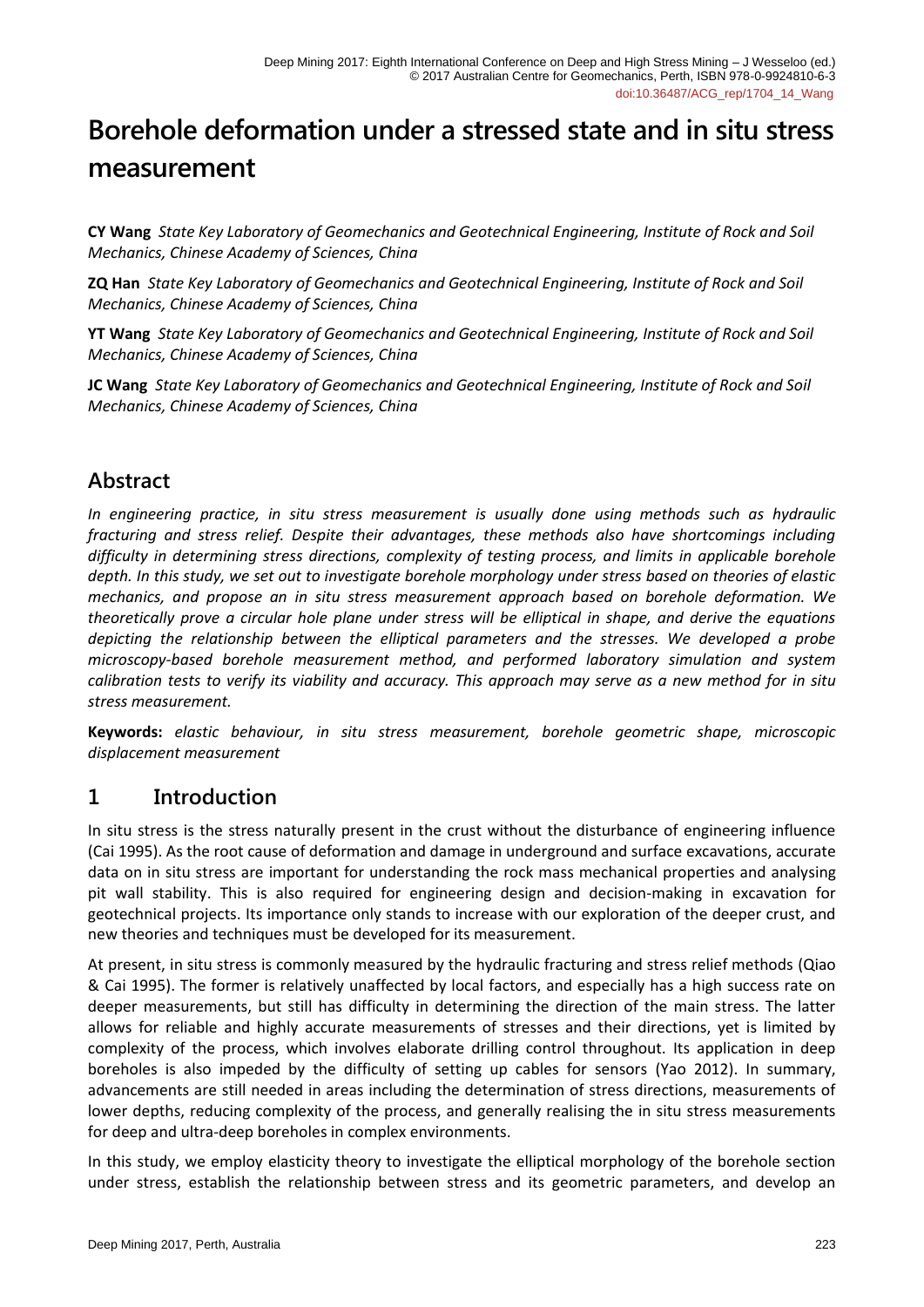approach that overcomes the limitations of existing methods. Our approach can provide easier and more reliable measurement of the strengths and directions of stresses, useful for in situ stress measurements in deep and ultra-deep boreholes.

## **2 The circular hole under stress, and its elliptical parameters**

#### **2.1 Shape of the circular hole under stress**

Figure 1 depicts a hypothetical circular hole in an infinite, elastic thin plate, with the centre of the circle as the origin of coordinates (Wang & Pan 1991; Pan 1989). The plate is under the influence of pull forces uniformly distributed along the x and y-axes from infinitely far away. The displacement of any point *P* on the wall of the hole can be determined by the following equation:

$$
u = u_1 + u_2 = \frac{a}{E} [\sigma_1 + \sigma_2 + 2(\sigma_1 - \sigma_2)\cos(2\theta)]
$$
  

$$
v = v_1 + v_2 = -\frac{2a}{E} (\sigma_1 - \sigma_2)\sin(2\theta)
$$
 (1)

where:

*u* and *v* are respectively the displacements of *P* on the radial and tangential directions.

*σ*<sup>1</sup> and *σ*<sup>2</sup> are respectively the strengths of pulls along the *x* and *y*-axes.

 $\theta$  is the angle between the radial direction at  $P$  and the positive *x*-axis.

*a* is the radius of the circle.

*E* is the elastic modulus of the plate.



**Figure 1 Schema of displacements on walls of the hole**

As shown in Figure 2, suppose point *P* is moved to point *P*′ by the hole's deformation, with the coordinates (*x*, *y*), then we have:



**Figure 2 Deformation at any point on walls of the hole**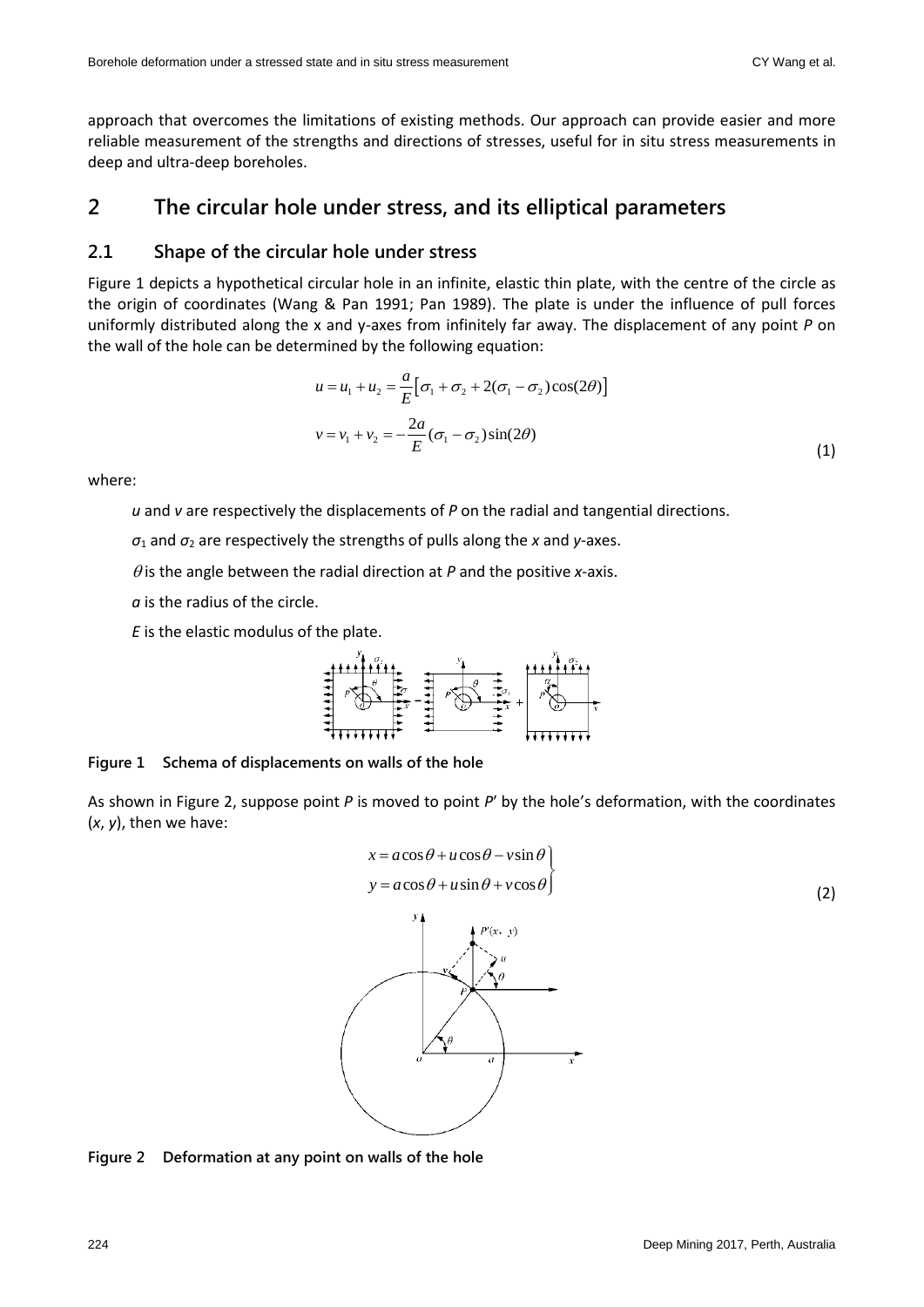Substitute Equation (1) into Equation (2), and the following can be obtained after simplification:

$$
x = a[1 + (3\sigma_1 - \sigma_2)/E]cos\theta
$$
  
\n
$$
y = a[1 + (3\sigma_2 - \sigma_1)/E]sin\theta
$$
\n(3)

which satisfies the following:

wing:  
\n
$$
\frac{x^2}{[a(1+(3\sigma_1-\sigma_2)/E)]^2} + \frac{y^2}{[a(1+(3\sigma_2-\sigma_1)/E)]^2} = \cos^2\theta + \sin^2\theta = 1
$$
\n(4)

and this is a standard elliptical equation. This proves the deformed shape of the circular hole under stress to be elliptical (Wang et al. 2016; Verrujit 1998).

Let *A* and *B* be respectively the semi-major and semi-minor axes of the ellipse, and we have:

$$
\sigma_1 = \frac{3A + B - 4a}{8a} E
$$
  

$$
\sigma_2 = \frac{A + 3B - 4a}{8a} E
$$
 (5)

#### **2.2 Determining elliptical parameters**

Figure 3 establishes a Cartesian coordinate system, where the point *o* is the centre, the *x*-axis is the horizontal axis with its positive direction pointing left, and the *y*-axis is the vertical axis with its positive direction pointing up. For three points  $P_1$ ,  $P_2$  and  $P_3$  on the ellipse, their respective centrally symmetric points are  $P'_1$ ,  $P'_2$  and  $P'_3$ . Suppose the respective distances between them  $|P_1P'_1|$ ,  $|P_2P'_2|$  and  $|P_3P'_3|$  are  $D_1$ ,  $D_2$  and  $D_3$ , and the angles between the positive *x*-axis and the lines between them are respectively  $\theta_1$ ,  $\theta_2$ and  $\theta_3$ , and let  $I_i=D_i/2$  ( $i=1, 2, 3$ ). The coordinates of  $P_1$ ,  $P_2$  and  $P_3$  can then be determined:



**Figure 3 Principles for determining elliptical parameters**

Suppose the angle between the ellipse's major axis and *x*-axis is  $\theta_0$ , and the *x'*-axis of the ellipse-centred coordinate system *x*′*oy*′ overlaps with the major axis. The elliptical equation under coordinate system *x*′*oy*′ can be represented by:

$$
\frac{x'^2}{A^2} + \frac{y'^2}{B^2} = 1\tag{7}
$$

where:

*A* and *B* are respectively the semi-major and semi-minor axes, with *A* > *B*.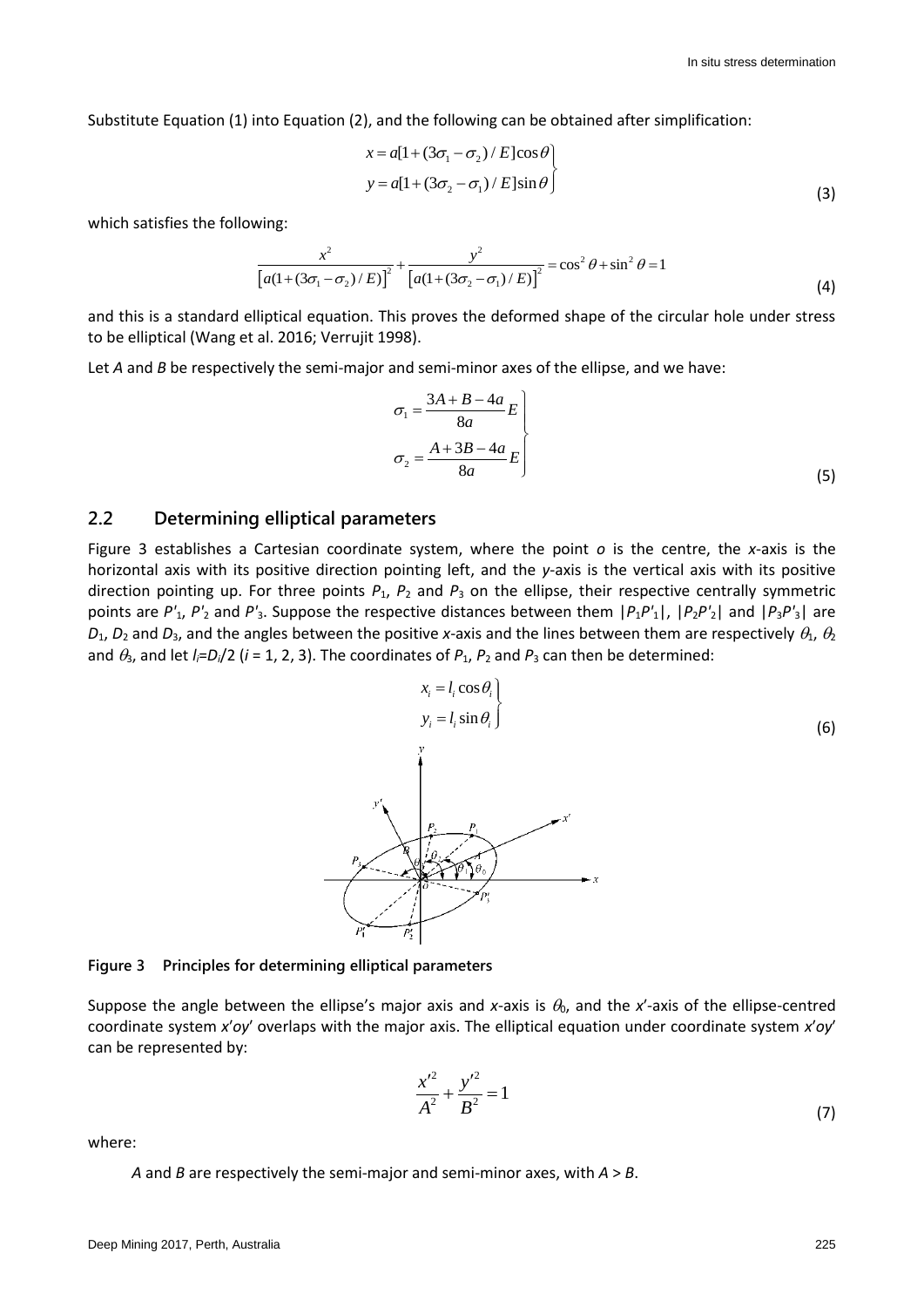Under coordinate system  $x'oy'$ , the coordinates of  $P_1$ ,  $P_2$  and  $P_3$  are:

$$
x'_{i} = l_{i} \cos(\theta_{i} - \theta_{0})
$$
  
\n
$$
y'_{i} = l_{i} \sin(\theta_{i} - \theta_{0})
$$
  $(i = 1, 2, 3)$  (8)

Substitute Equation (8) into Equation (7), and solve the simultaneous equations, resulting in:  
\n
$$
A^2 = \frac{\left[\cos^2(\theta_1 - \theta_0) - \cos^2(\theta_2 - \theta_0)\right]D_1^2D_2^2}{4\left[D_2^2\sin^2(\theta_2 - \theta_0) - D_1^2\sin^2(\theta_1 - \theta_0)\right]}
$$
\n
$$
B^2 = \frac{\left[\cos^2(\theta_1 - \theta_0) - \cos^2(\theta_2 - \theta_0)\right]D_1^2D_2^2}{4\left[D_1^2\cos^2(\theta_1 - \theta_0) - D_2^2\cos^2(\theta_2 - \theta_0)\right]}
$$
\n(9)

For the sake of simplicity, we let 
$$
\theta_2 = \theta_1 + 45^\circ
$$
 and  $\theta_3 = \theta_1 + 90^\circ$ , and two solutions can be obtained:  
\n
$$
\theta_0 = \theta_1 + \frac{1}{2}\arctan \frac{D_1^2 D_2^2 - 2D_1^2 D_3^2 + D_2^2 D_3^2}{2(D_1^2 D_2^2 - D_2^2 D_3^2)}
$$
\n(10)

and

$$
\theta_0 = \theta_1 + \frac{1}{2} \left[ \arctan \frac{D_1^2 D_2^2 - 2D_1^2 D_3^2 + D_2^2 D_3^2}{2(D_1^2 D_2^2 - D_2^2 D_3^2)} + 180 \right]
$$
\n(11)

With *A* > *B*, the two solutions can be substituted into Equation (9) to determine their respective *A* and *B* values. The actual solution can then be found via comparison.

## **3 Measurement of elliptical morphology**

Based on the determination process for elliptical parameters in the previous section, we only need to measure the 'diameter' of the borehole along three different directions to determine its elliptical shape. This allows us to develop an approach that enables simultaneous measurement of borehole diameter along three or more directions using optical probe microscopy.

#### **3.1 Probe**

For this study, we used symmetrically-placed rigid measurement elements, or probes, as shown in Figure 4(a). At least three pairs of probes are symmetrically located within each horizontal plane, as shown in Figure 4(b). The probes are kept in close contact with borehole walls by elastic elements (such as springs). Each probe has a pin facing against the walls, and pointing into a tiny area in the centre. The deviations from borehole 'diameter' are determined by a combination of directional data from the probes and optical data from the pins.



**Figure 4 (a) Measuring pins with symmetrical arrangement; (b) details of measuring pin**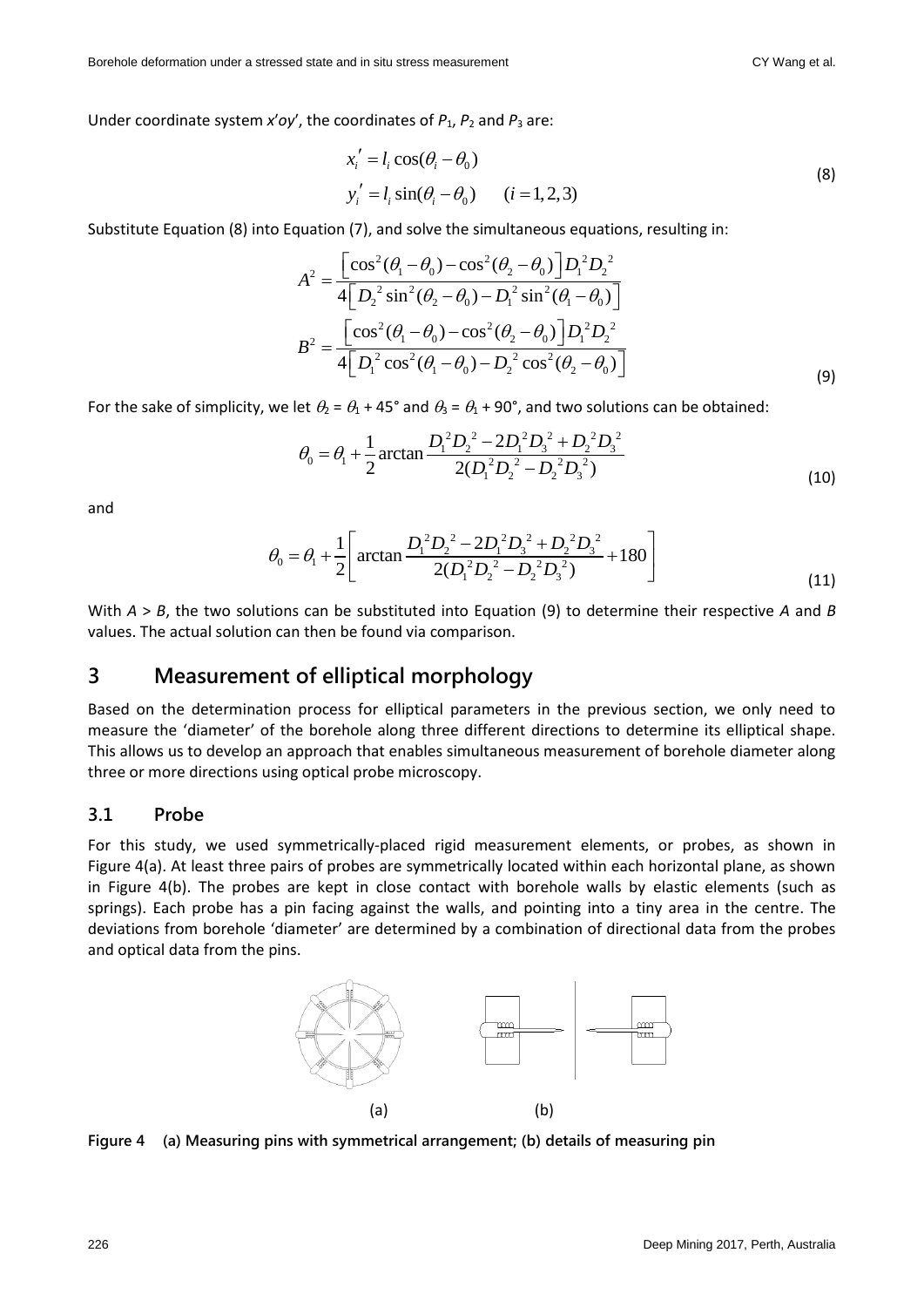## **3.2 Optical microscopy imaging**

The tiny area of each pin point is the target of the optical imaging process. The small size of the target area necessitates the introduction of microscopy imaging, implemented with a lens of a small vertical angle of view (i.e. having a relatively long focal length), and a compatible charge coupled device (CCD) image sensor.

## **3.3 Direction measuring**

The optical image alone cannot represent the actual horizontal direction the measurement is made on. This necessitates a direction finder component. Figure 5 shows a schematic of the full measurement system, complete with measurement components, microscopic lens, CCD image sensor, and direction compass. The direction finder can be a planar or three-dimensional e-compass. All components are located on the same central axis.



#### **Figure 5 Schematic of the measurement system**

## **3.4 Establishing the base circle**

When a pin is first placed in an initial location on the target plane, this location can be calibrated to serve as the basis for measuring the actual borehole dimensions. For this purpose, we designate a standard base circle, which usually has the smallest diameter possible for the probe system. When all probes are placed along the circle, the locations of the pins are taken as their initial locations. Image records of the initial locations are made, and used to establish the coordinate system of the base circle.

## **3.5 Calculation**

Under the base coordinate system, let *P*(*t*) be the point where a pin is located at moment *t*, and *Q*(*t*) be the point where its symmetric pin is located at moment *t*, and *D<sup>0</sup>* be the diameter of the base circle. Initially the points have coordinates P<sub>0</sub>(X, Y) and Q<sub>0</sub>(-X, -Y), and the distance between the points is  $L_0 = |P_0Q_0|$ . Therefore  $L_0 = D_0$ .

At moment *t*, the distance between the two pin points *L*(*t*) is:<br>  $L(t) = |P(t)Q(t)| = |P(t)P_0| + |P_0Q_0| + |Q_0Q(t)|$ 

$$
L(t) = |P(t)Q(t)| = |P(t)P_0| + |P_0Q_0| + |Q_0Q(t)|
$$
\n(12)

Because  $|P(t)P_0|$  and  $|Q_0Q(t)|$  together represent the deviation from the base circle's diameter, let *k* be the accuracy factor of the system (detailed calculation in the next section), the corresponding actual change to the diameter Δ*D*(*t*) is:

$$
\Delta D(t) = k \left( \left| P(t)P_0 \right| + \left| Q_0 Q(t) \right| \right) \tag{13}
$$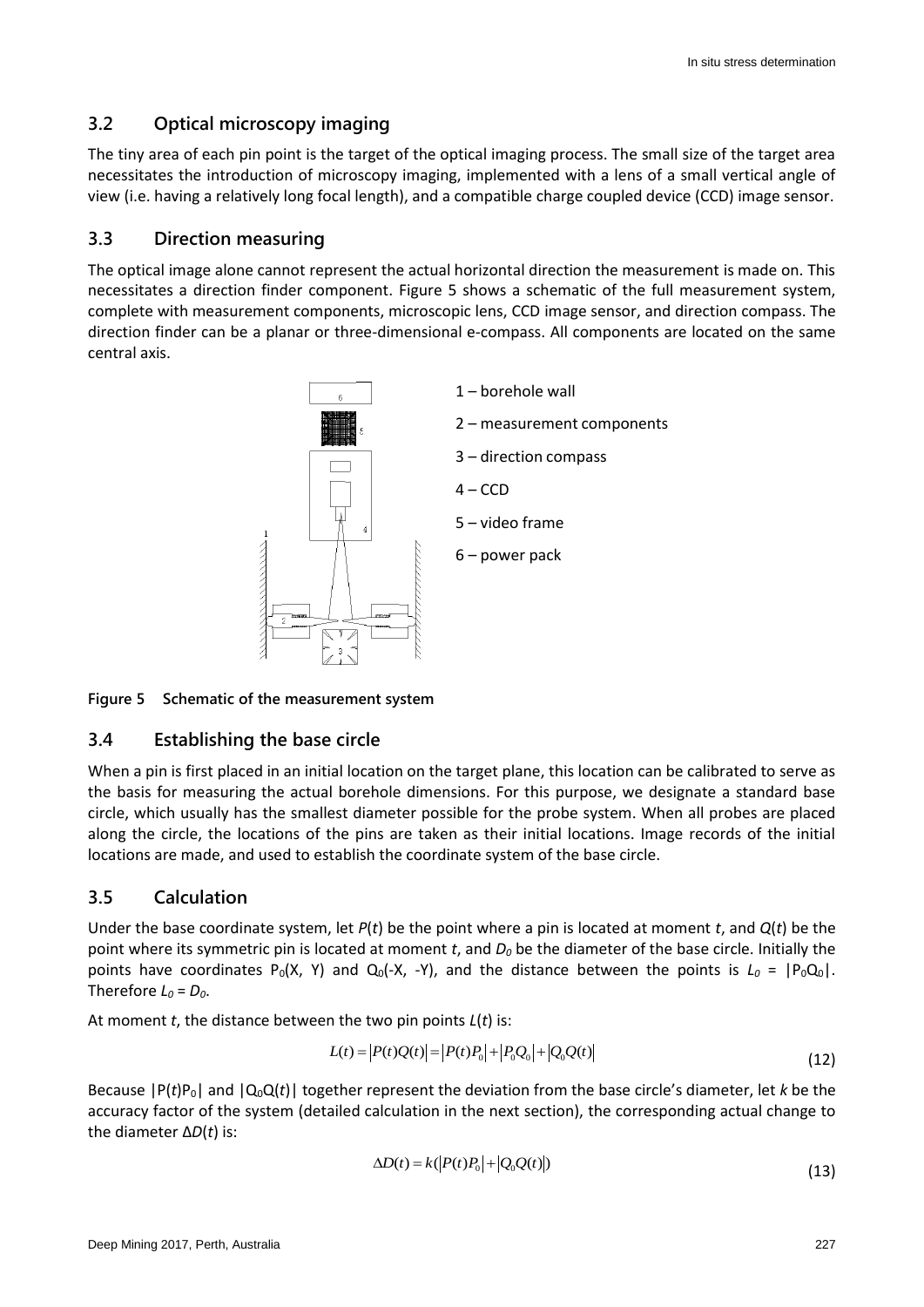While  $|P_0Q_0|$  corresponds to the actual diameter of the circle, i.e.  $|P_0Q_0|=D_0$ , therefore the actual diameter of the borehole is *D*(*t*):

$$
D(t) = D_0 + \Delta D(t) \tag{14}
$$

The direction of this diameter can be determined using the e-compass system.

## **4 Laboratory experiment**

#### **4.1 Image calibration test**

The changing coordinates of pin points in the image reflect the deformation of the pins. Calibration is required to determine the relationship between the coordinates and the deformation. The calibration was done using a GWB-200JA extensometer, shown in Figure 6, with accuracy up to 0.0002 mm.



**Figure 6 Calibration instrument**

The calibration involves the following stages:

- 1. The system is fixed to the calibration device. The pin is coaxial with the device's measurement shaft, and its movement is synchronous with the device.
- 2. The device's measurement shaft is used to push the pin in steps of 0.001 mm, and the full scale result of each step is recorded.
- 3. The previous stage is repeated until all pins are tested.
- 4. Images of pins from each step are recorded to calculate their coordinates.
- 5. The initial locations are determined, and used as basis to determine the relationship between the pin's displacement on image coordinates, and the actual distance moved by the device. Thus the accuracy factor is obtained, representing the ellipse's radial deformation corresponding to a unit pixel, and its unit is μm/pixel.

Suppose the calibration device causes a standard displacement of *S<sup>d</sup>* on the pin. System software is used to calculate the image coordinates of the pin, obtaining its image displacement, which is *I<sup>d</sup>* (unit: pixel). Thus the system's accuracy factor *k* (the actual displacement represented by a unit pixel) is:

$$
k = \frac{S_d}{I_d} \tag{15}
$$

The results of the calibration experiment are shown in Figure 7.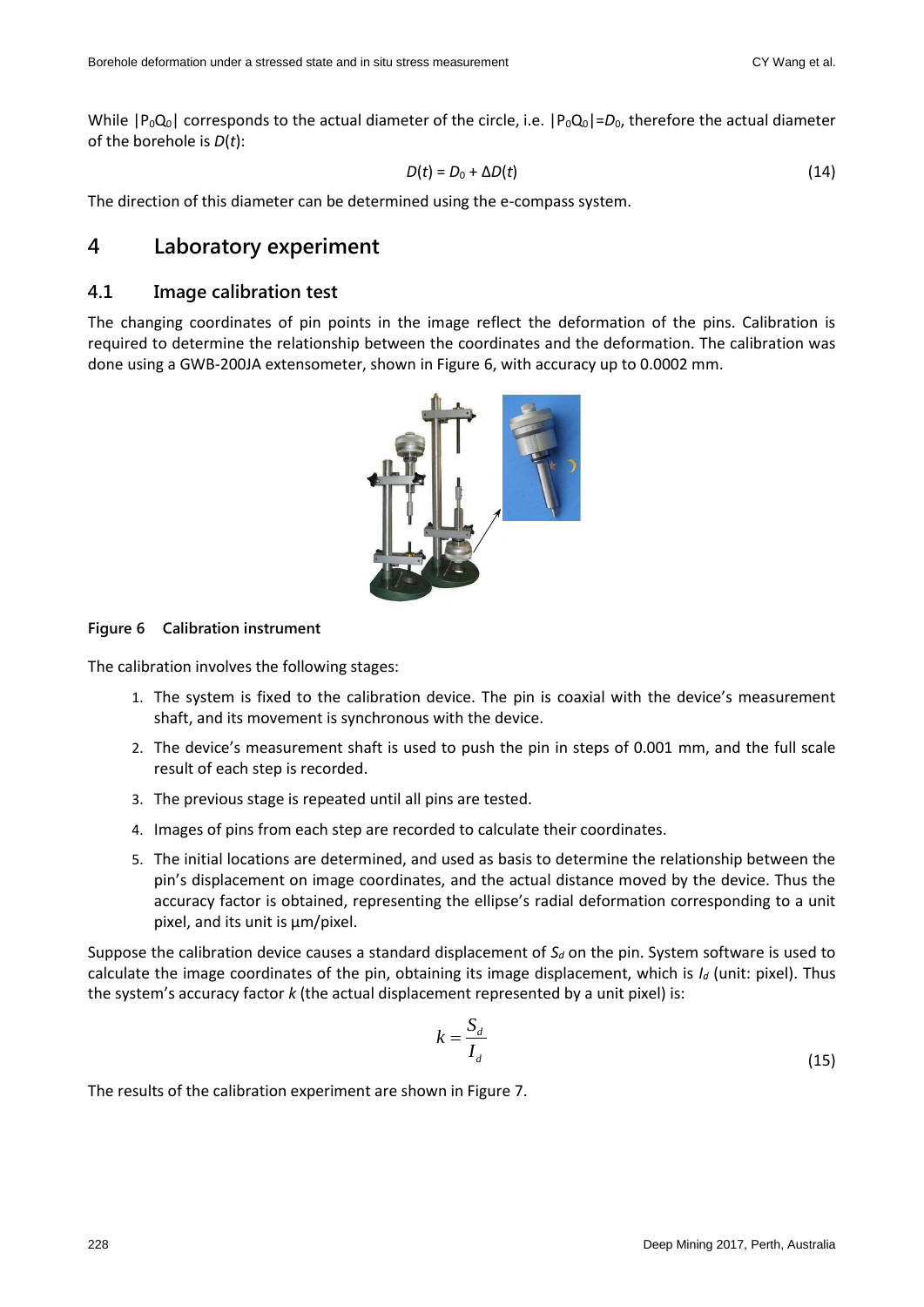

**Figure 7 Results of the calibration test**

According to tests, the six pins respectively have the following accuracy factors: 7.125, 7.042, 6.750, 6.773, 7.230, and 7.140, with an average of:

$$
\bar{k} = \frac{\sum_{i=1}^{6} k_i}{6} = 7.01
$$
\n(16)

and a standard deviation of:

$$
S = \sqrt{\sum_{i=1}^{6} (k_i - \overline{k})^2} = 0.45
$$
 (17)

Since the pins do not differ significantly in accuracy, the system's accuracy factor can be taken to be their average, i.e. each pixel corresponds to 7.01 μm of actual displacement.

#### **4.2 Borehole morphology measurement and stress determination**

In order to verify the method's viability, load tests were performed on two cubic specimens with boreholes. The test was performed with a rock mechanics test (RMT) device, with a highest load of 500 kN. Specimen 1 consisted of a piece of highly isotropic nylon material with elastic modulus  $E_1 = 1.4$  GPa; Specimen 2 was a shale specimen, which elastic modulus had been determined by test to be  $E_2 = 15$  GPa. Both specimens had a borehole with a diameter of 40 mm in the centre. For each test, the probe microscopy system was placed inside the borehole as shown in Figure 8, and uniaxial pressure was added to the specimen.



#### **Figure 8 Borehole deformation test under loading condition**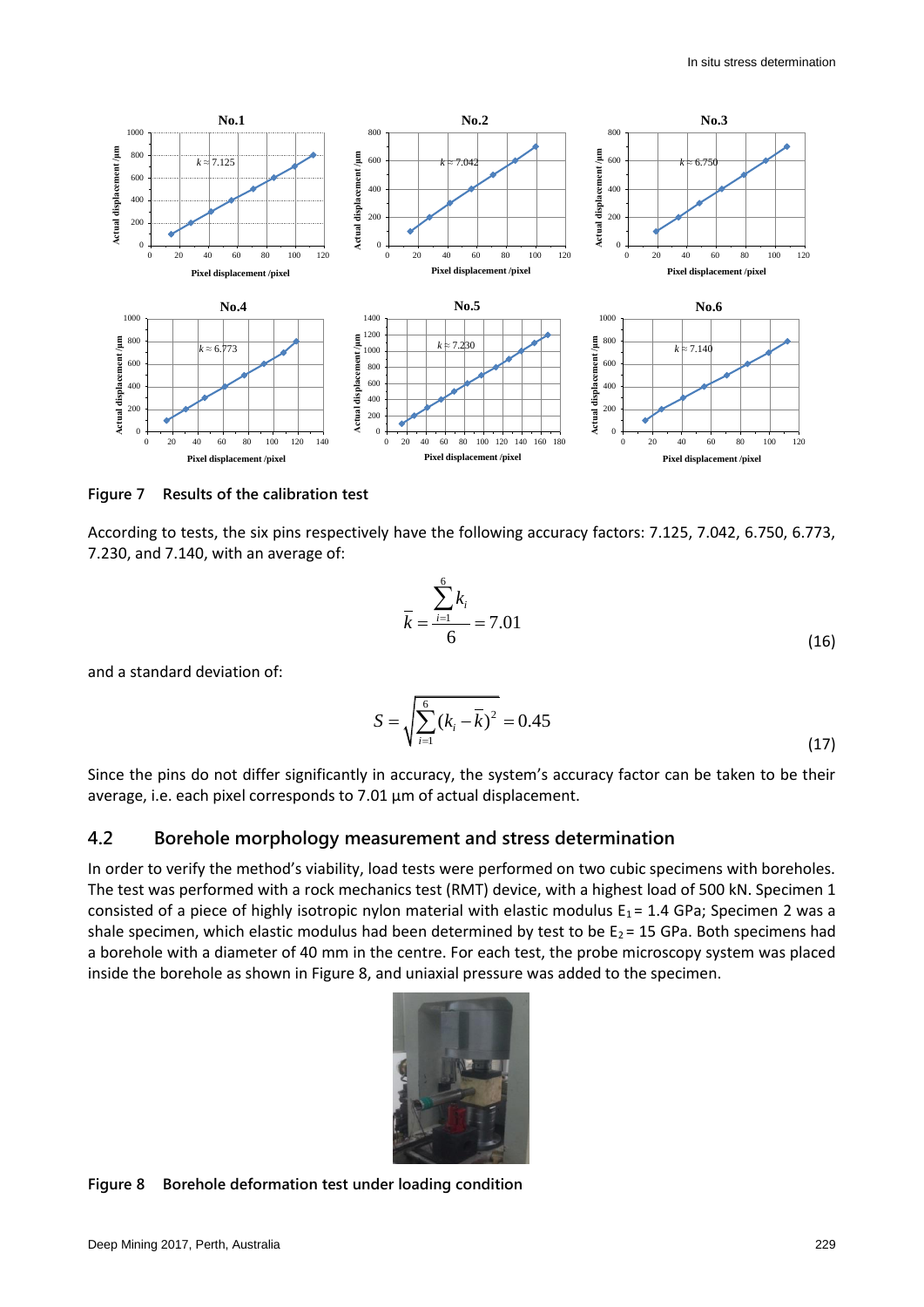#### **4.2.1 Determining stress**

After each specimen was put in place, its load was increased in steps of 50 kN until 250 kN (for nylon) or 300 kN (for shale). During the loading process, the probe system was used to detect the displacements of multiple points on the borehole walls. The results were recorded as real-time videos of the pins' changes. Afterwards, system software was used to analyse the borehole's deformation, using Equations (5), (8) and (9) to determine the stresses that cause the deformation. The results are shown in Figure 9. For the nylon specimen, the errors between the result and the actual load are within the 0.19–0.74 MPa range; for the shale specimen, the errors are in the 0.44–1.24 MPa range.



**Figure 9 Comparison of actual stress and measured stress**

Based on the test, the system can determine the in situ stress with accuracies above 86.7%, with smaller errors from the nylon specimen than the shale specimen. From Figure 10, it can be seen that the nylon specimen's borehole deformation was visibly greater than that of the shale specimen, indicating this approach can obtain more accurate results from scenarios with higher stresses and deformations.



**Figure 10 The variation of the ellipse short axis (loading direction) during the loading process**

#### **4.2.2 Determining the direction of the maximum main stress**

Based on Equation (9), the direction of the main stress can be determined from the variations of three probe pairs, and the directions of one pair among the three. Notably it is also unrelated to the elastic modulus of the rock body, or other material parameters. This greatly simplifies the computation process. The results from the test are shown in Figure 11. It can be seen that the error is in the 1–3 degree range between the calculated and actual directions for the nylon specimen, and in the same range for the shale specimen.